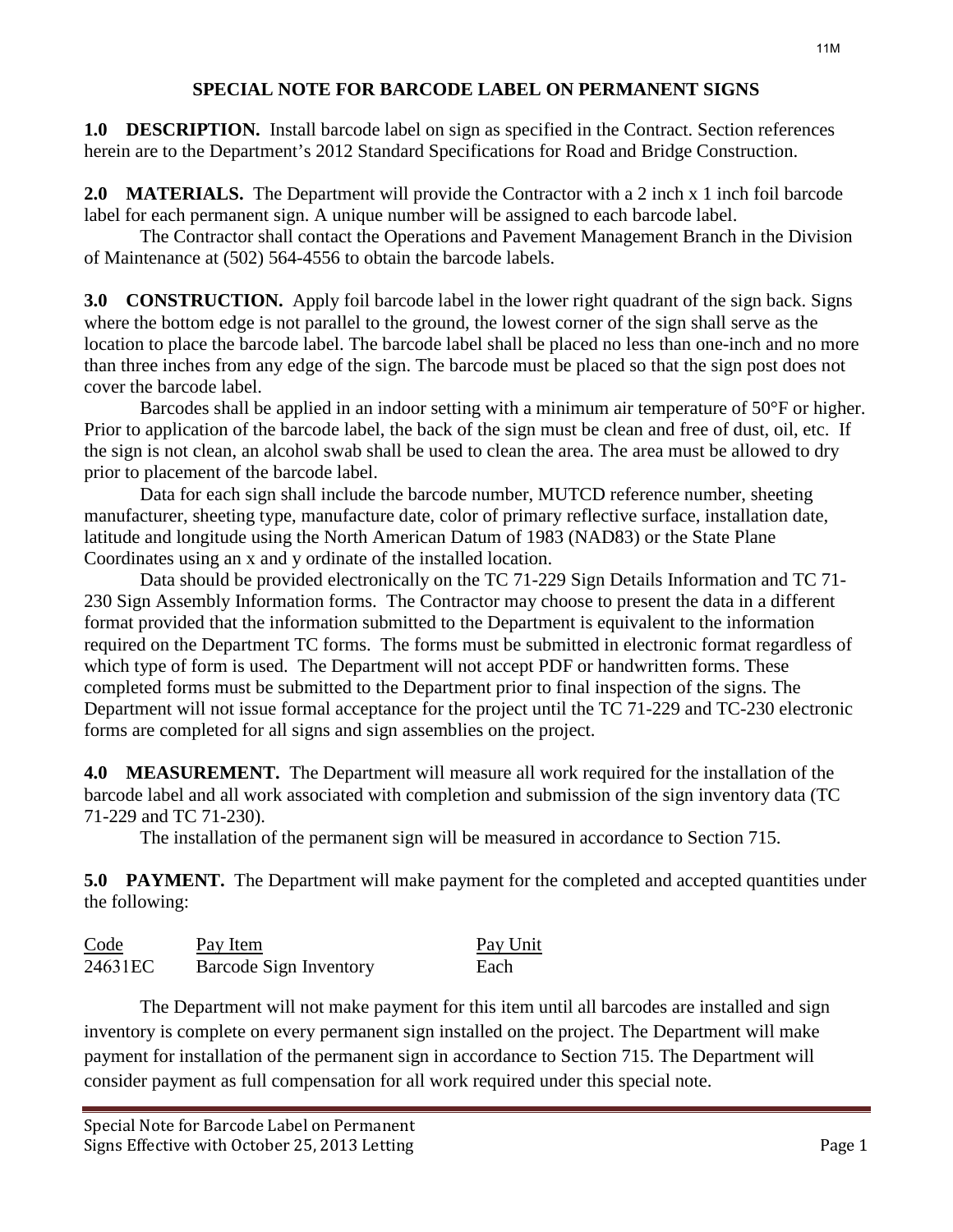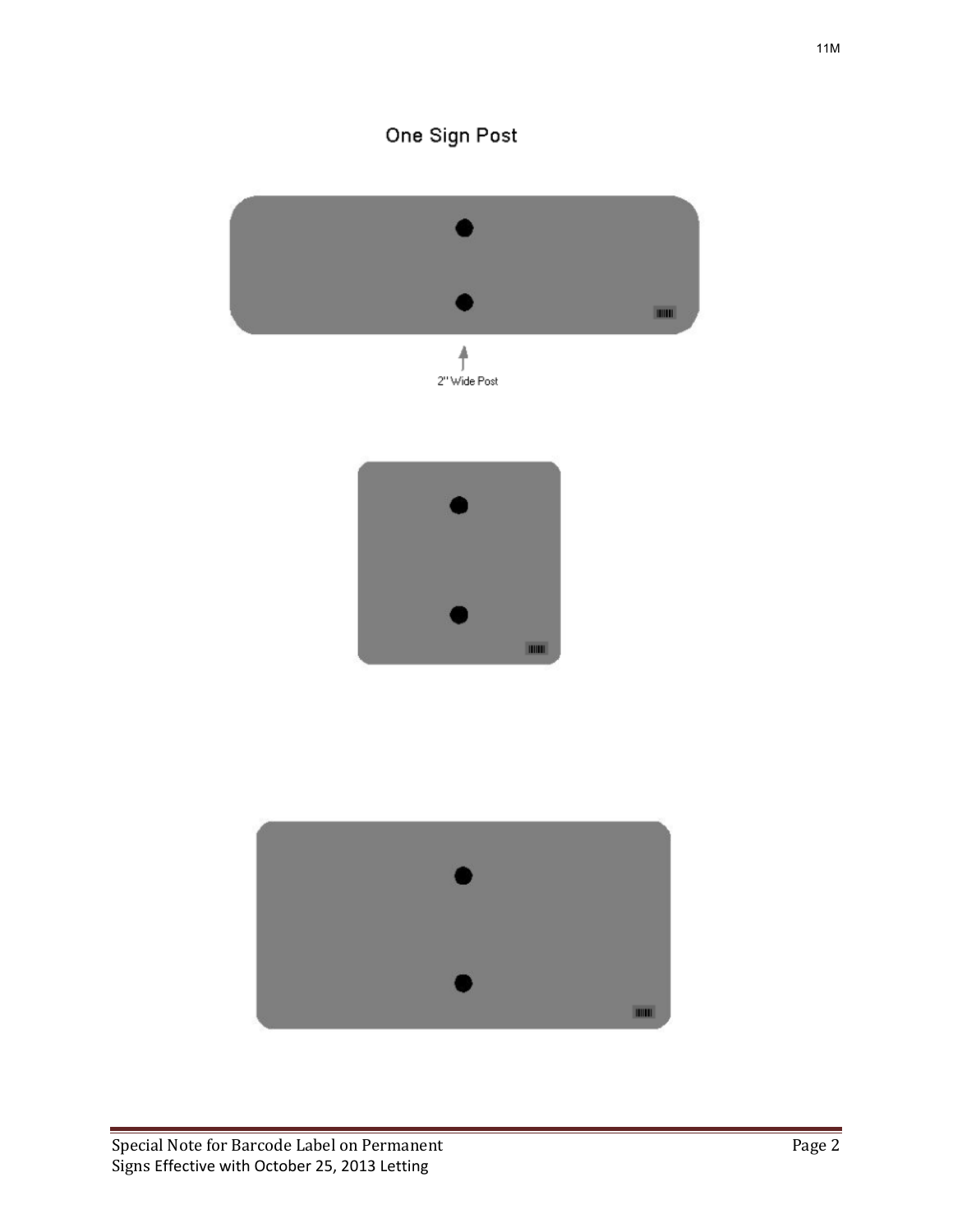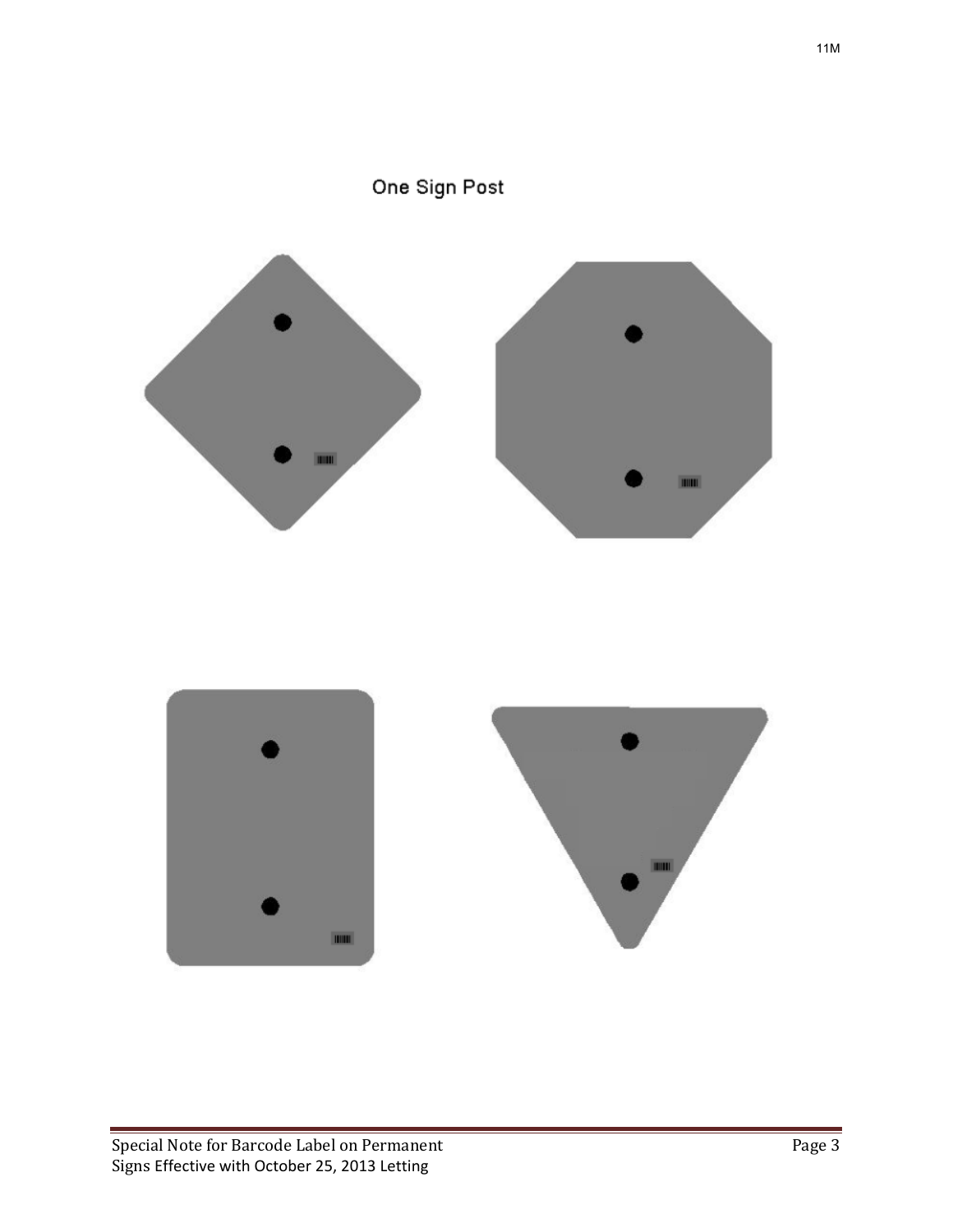## One Sign Post

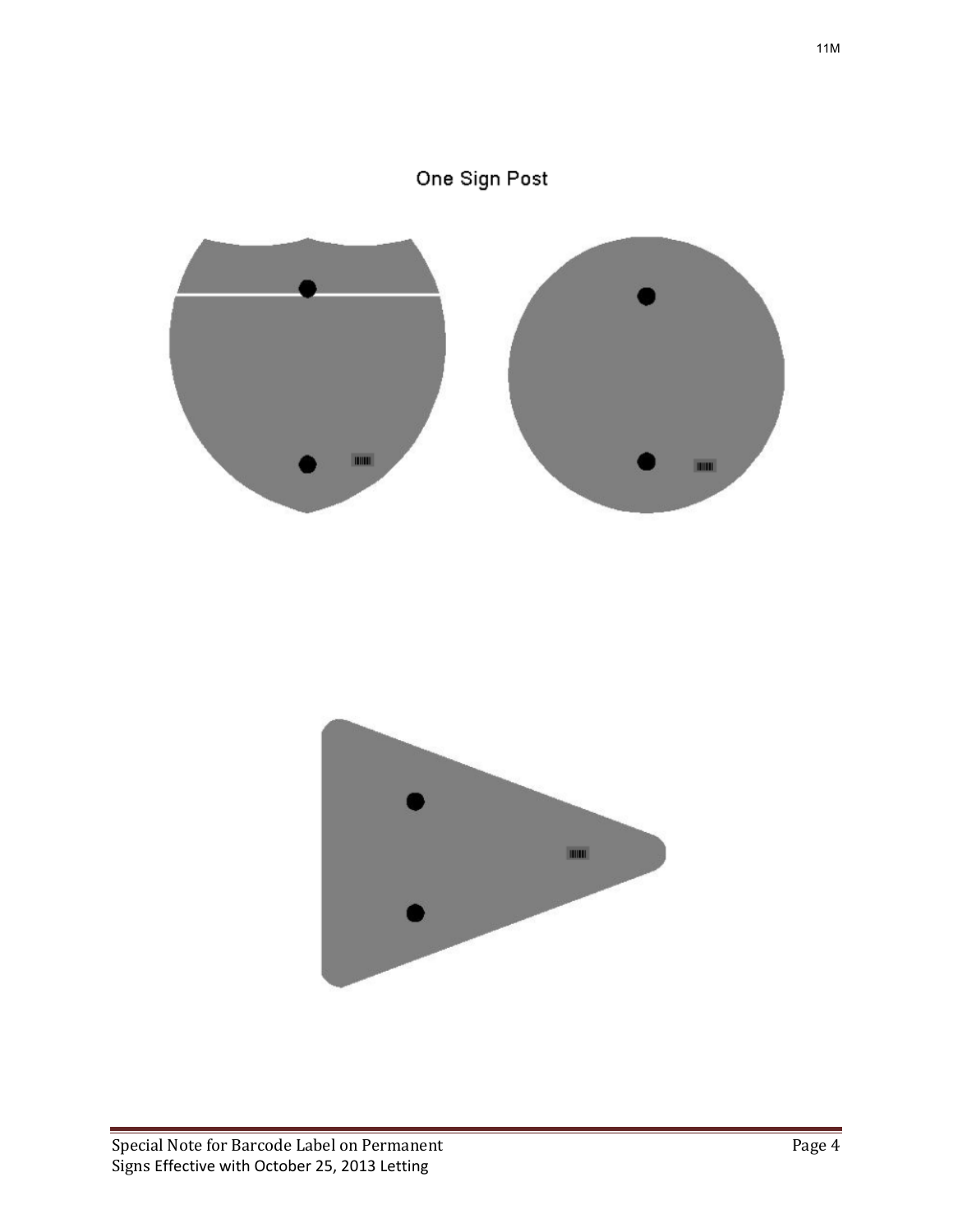